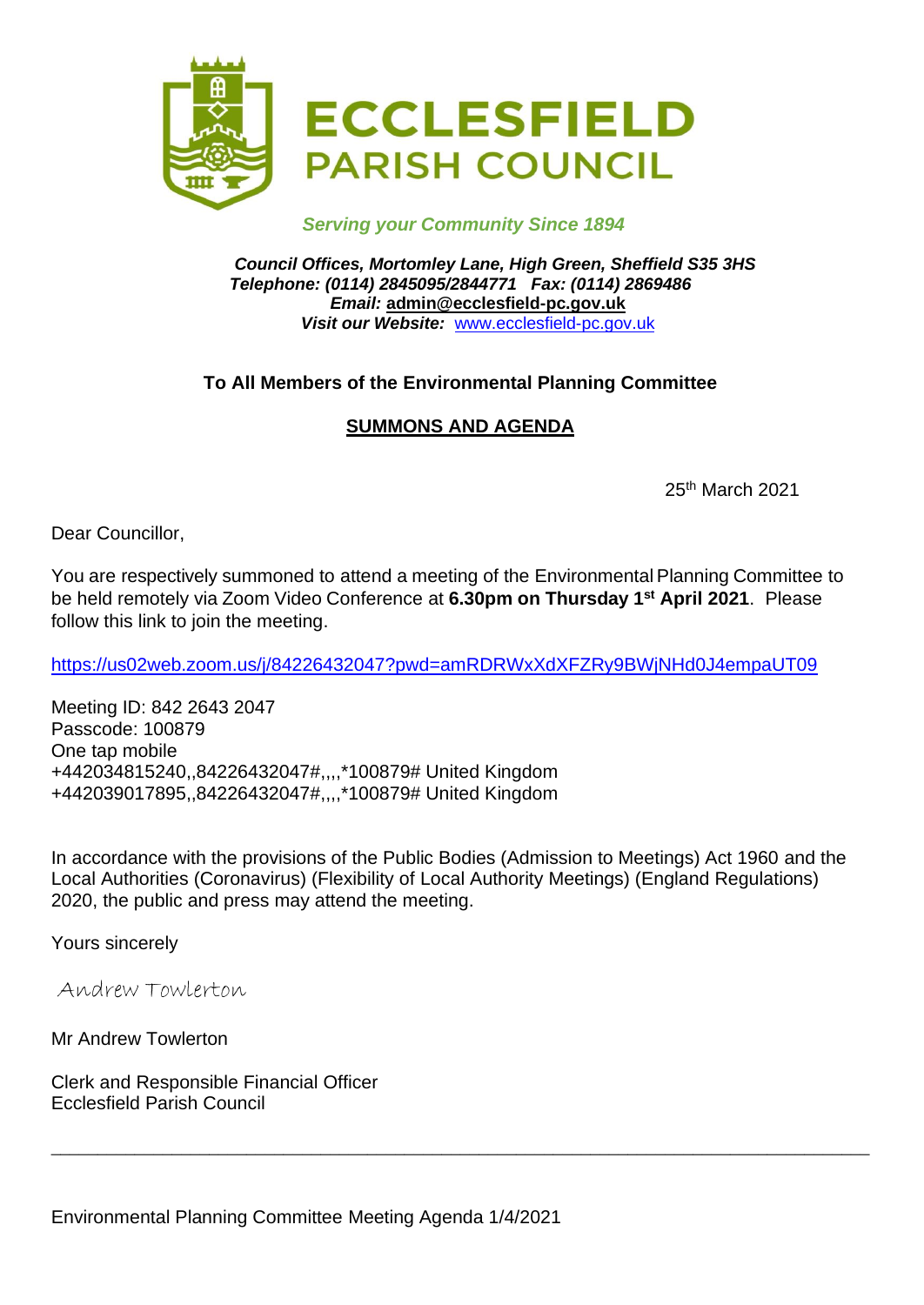## **Committee Membership**

**Councillor Alan Hooper (Chairman), Councillor David Ogle (Vice Chairman), Councillor John Brownrigg (ex officio), Councillor John Housley (ex officio) and Councillor Carol Levery.**

\*Substitute members may be appointed in accordance with Standing Order 4v.

# **Chairman's Announcement**

Prior to the commencement of the meeting, the Chairman will outline the procedure for this remote meeting to ensure that the meeting is effective and lawful including:

- Councillors must observe the Council's Code of Conduct during the meeting.
- Voting procedure.
- Public session and exclusion of the press and public procedures.
- Anyone wishing to record is asked to let the Chairman of the meeting know prior to the start of the meeting. The meeting is being recorded by the Council for the purposes of aiding the taking of minutes.
- All Councillors present are required to state their name prior to the commencement of the meeting.

# **AGENDA**

# **2020/134 (EP). Apologies and Reasons for Absence**

To note apologies and approve reasons for absence.

#### **2020/135 (EP). Declarations of Interest**

To consider any requests for dispensation.

To note any declaration or interests not already declared under the members Code of Conduct or members register of Disclosable Pecuniary Interests.

#### **2020/136 (EP). Exclusion of Press and Public**

To consider the exclusion of the Press and Public in accordance with Public Bodies Admission to Meetings Act 1960 Section 1 (2) as amended due to the confidential nature of the business to be transacted.

#### **2020/137 (EP). Public Participation Session**

To receive questions from members of the public under the direction of the Chairman and in accordance with the Council's Standing Orders. (standing order 3 states that the public participation session will be for no more than 15 minutes and a member of the public shall not speak for more than 3 minutes).

Members of the public should please note that the Council reserves the right to respond in writing if any matter requires further research or consideration and that reports should be submitted in writing before the meeting so they can be dealt with under correspondence.

Environmental Planning Committee Meeting Agenda 1/4/2021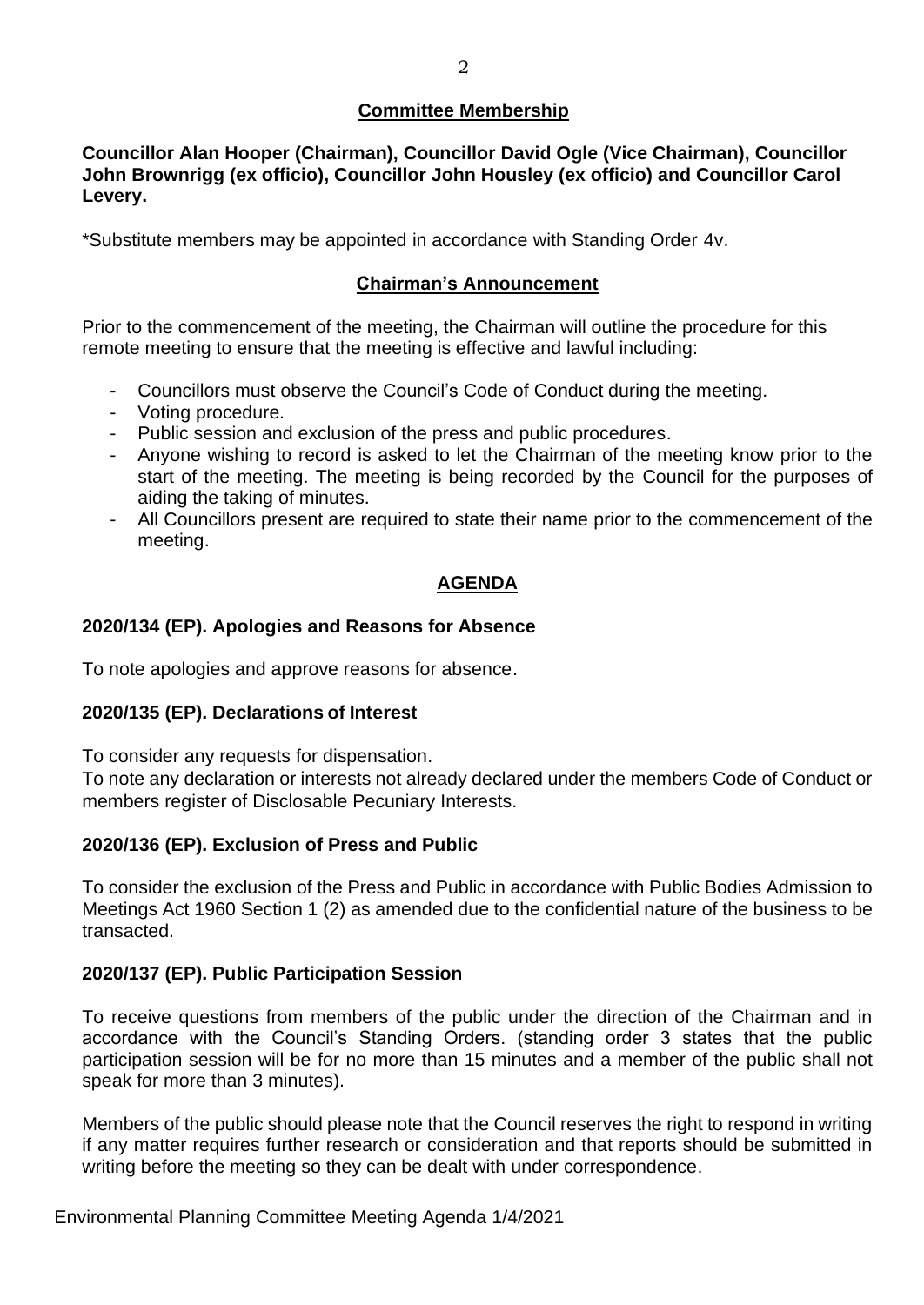# **2020/138 (EP). Environmental Planning Minutes**

To consider the Draft Minutes including actions, of the Environmental Planning Committee meeting held on 18th March 2021 (attached as item 138a).

# **2020/139 (EP). Planning Matters**

139.1 To note and consider the list of planning applications for comment since the last meeting and any delegated to the Admin Officer in accordance with Council Policy**.**

| <b>Date</b><br><b>Received</b> | Planning<br>Reference | <b>Site Location</b>                                           | <b>Brief Description of Proposal</b>                                                                                                                                                                                                                                                                            | <b>Date Comments</b><br><b>Due</b> |
|--------------------------------|-----------------------|----------------------------------------------------------------|-----------------------------------------------------------------------------------------------------------------------------------------------------------------------------------------------------------------------------------------------------------------------------------------------------------------|------------------------------------|
| 15/03/2021                     | 21/01018/FUL          | 2 Stephen Drive,<br>Grenoside, Sheffield,<br><b>S35 8QY</b>    | Erection of detached single<br>garage with under floor storage<br>to side of dwellinghouse.                                                                                                                                                                                                                     | 07/04/2021                         |
| 16/03/2021                     | 21/01087/FUL          | 1 Harcourt Rise,<br>Sheffield, S35 1QD                         | Erection of single storey side<br>extension to dwellinghouse.                                                                                                                                                                                                                                                   | 08/04/2021                         |
| 17/03/2021                     | 21/01090/FUL          | The Sunningwell, 83<br>Mill Road, Sheffield,<br><b>S35 9XP</b> | Erection of first floor side<br>extension to dwellinghouse.                                                                                                                                                                                                                                                     | 09/04/2021                         |
| 17/03/2021                     | 21/01057/FUL          | 1 Greno Crescent,<br>Sheffield, S35 8NX                        | Retention of existing fence<br>(Application under Section 73 to<br>removed condition no. 2<br>(Removal of fence) as imposed<br>by planning permission no.<br>17/04622/FUL.                                                                                                                                      | 09/04/2021                         |
| 17/03/2021                     | 21/01075/FUL          | 69 Halifax Road,<br>Grenoside, Sheffield,<br><b>S35 8PA</b>    | Demolition of single storey rear<br>extension, alterations and<br>extension to roof including<br>raising of ridge height, erection<br>of a first floor extension above<br>attached garage, and erection<br>of a single storey rear extension<br>to dwellinghouse (resubmission<br>of application 20/04019/FUL). | 09/04/2021                         |
| 17/03/2021                     | 21/00966/FUL          | 4 Wheel Lane,<br>Grenoside, Sheffield,<br><b>S35 8RN</b>       | Alterations to roof to form an<br>additional floor and erection of a<br>single storey rear extension to<br>dwellinghouse.                                                                                                                                                                                       | 09/04/2021                         |
| 17/03/2021                     | 21/01043/FUL          | 6 Lane Head, Sheffield,<br><b>S35 8PH</b>                      | Demolition of shed, erection of<br>two storey timber framed<br>outbuilding and landscaping<br>work including excavation of<br>third of rear garden and erection<br>of retaining dry stone walls to<br>remaining parts of garden<br>(retrospective).                                                             | 08/04/2021                         |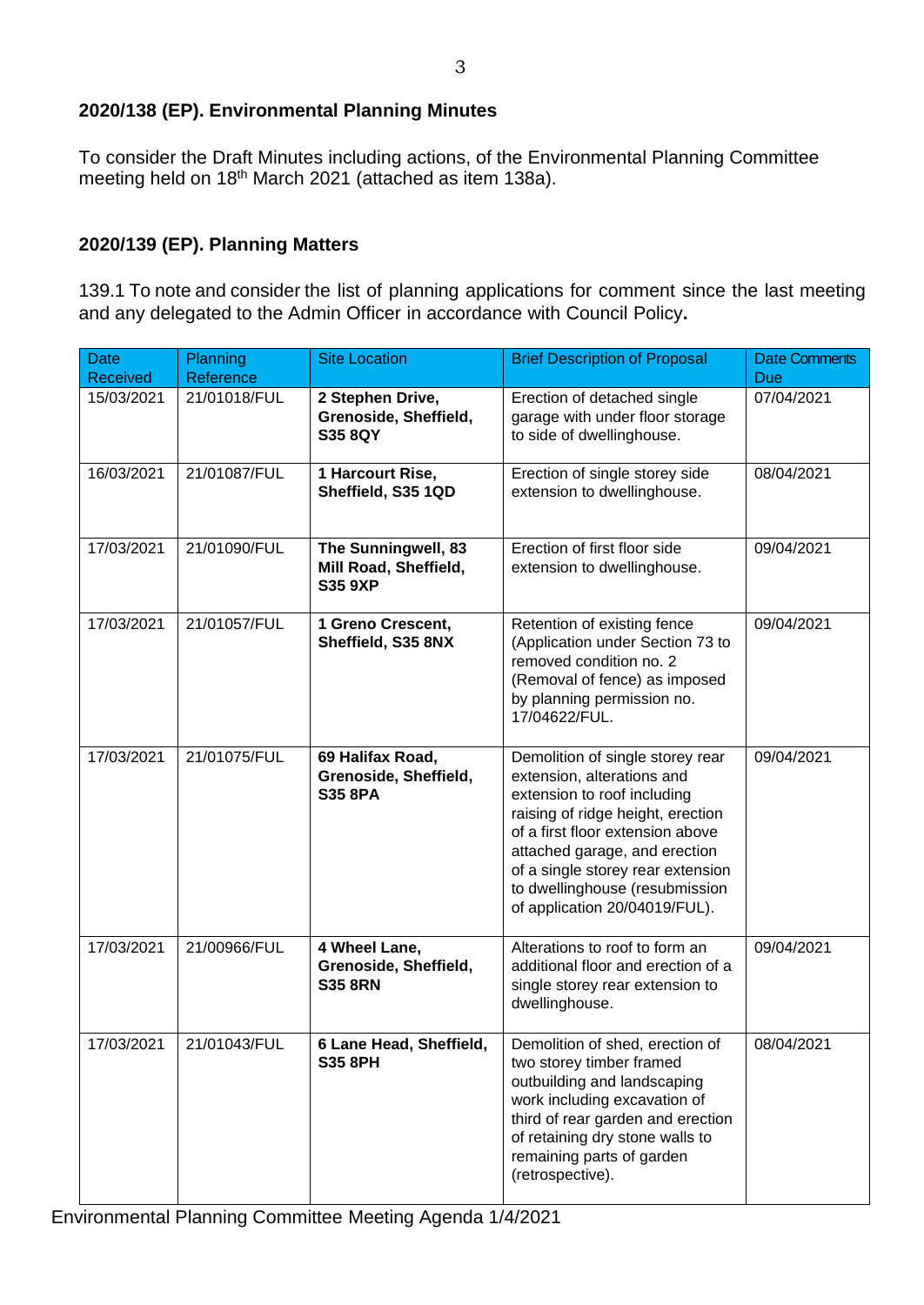| 19/03/2021 | 21/01111/FUL | 40 Grenfolds Road,<br>Sheffield, S35 8NU                                                                                      | Erection of a single storey front<br>extension to dwellinghouse.                                                                                                                          | 13/04/2021 |
|------------|--------------|-------------------------------------------------------------------------------------------------------------------------------|-------------------------------------------------------------------------------------------------------------------------------------------------------------------------------------------|------------|
| 19/03/2021 | 21/00985/FUL | 25 Bracken Hill,<br>Sheffield, S35 1RS                                                                                        | Erection of single storey rear<br>extension including balcony.                                                                                                                            | 12/04/2021 |
| 24/03/2021 | 21/01092/REM | Land between 11 and<br>13 Housley Lane,<br>Sheffield, S35 2UD,<br>(Beau House, 11A<br><b>Housley Lane, S35</b><br><b>2UD)</b> | Erection of a detached<br>dwellinghouse with off-street car<br>parking accommodation<br>(Reserved Matters application<br>sought to approve appearance,<br>landscaping, layout and scale). | 15/04/2021 |
| 25/03/2021 | 21/01229/FUL | 4 Blackburn Crescent,<br>Sheffield, S35 2EF                                                                                   | Demolition of conservatory and<br>erection of single storey rear<br>extension to dwellinghouse.                                                                                           | 16/04/2021 |

139.2 To receive notifications of any planning decision notices received in to Ecclesfield Parish Council from Sheffield City Council (listed).

| Planning<br>Reference | <b>Site/Location Proposal</b>                                                                                                                                                                                                                                                                                                               | <b>Outcome</b>         |
|-----------------------|---------------------------------------------------------------------------------------------------------------------------------------------------------------------------------------------------------------------------------------------------------------------------------------------------------------------------------------------|------------------------|
| 21/00005/FUL          | 170 Main Street, Grenoside, Sheffield, S35 8PR<br>Demolition of existing building and erection of a<br>dwellinghouse (Resubmission of 20/00886/FUL).                                                                                                                                                                                        | Granted conditionally. |
| 20/04107/FUL          | 20 Annat Place, Sheffield, S35 4PN<br>Demolition of front lean to off-shot and shed<br>erection of two storey front extension to<br>dwellinghouse.                                                                                                                                                                                          | Granted conditionally. |
| 21/00334/FUL          | 38 Vicarage Road, Grenoside, Sheffield, S35<br>8RG<br>Erection of single storey side/rear extension to<br>dwellinghouse.                                                                                                                                                                                                                    | Granted conditionally. |
| 21/00423/FUL          | <b>British Telecom Telephone Exchange</b><br>Mortomley Close, Sheffield, S35 3HZ<br>Removal of aluminium louvre and open up the<br>bricked-up window on the ground floor south-east<br>elevation and install an aluminium plenum and<br>open up the bricked-up window on the south-west<br>elevation and replaced with an aluminium louvre. | Granted conditionally. |
| 21/00531/FUL          | Asda 1 Market Street, Chapeltown, Sheffield,<br><b>S35 2UW</b><br>Layout changes to Asda car park including<br>removal of existing Click and Collect facility,<br>erection of new 2 Bay Click and Collect facility,<br>reinstate and resurface car parking spaces and<br>associated works.                                                  | Granted conditionally. |